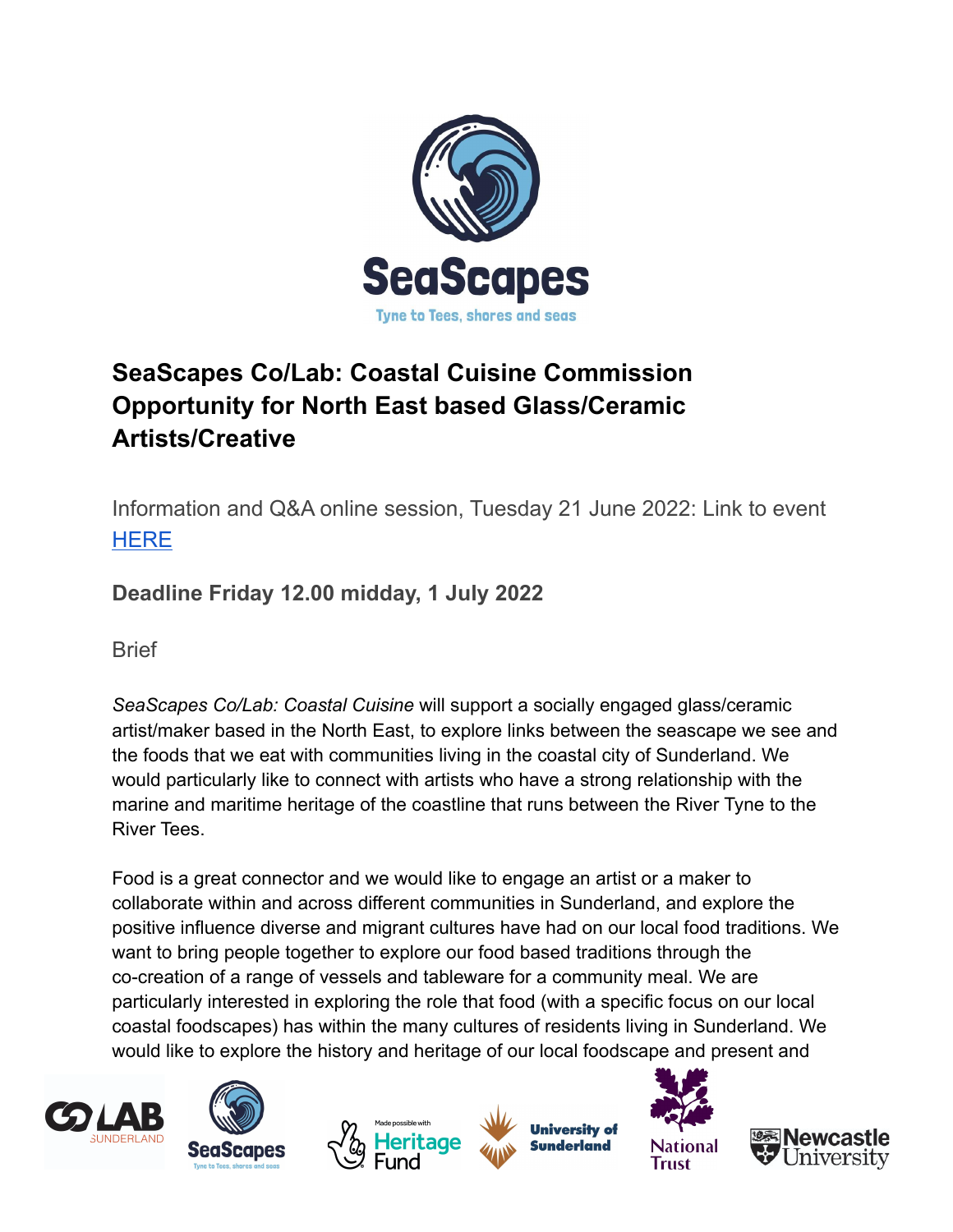explore ways to achieve a sustainable future for our food practices in a changing climate. Through making these connections we also hope to increase community appreciation of our local coastline and its influence on our food cultures.

*SeaScapes Co/Lab: Coastal Cuisine* is a partnership between University of Sunderland, Newcastle University, National Trust and the National Glass Centre.

### Budget and Timeframes:

SeaScapes Co/Lab: Coastal Cuisine open to artists at all stages in their career, and we will consider all creative practices that are inspired by marine and marine heritage and are participatory/community engaged.

There is one artist commission opportunity available for a total fee of £6000 including all costs (Travel, equipment, materials etc). We expect the number of days spent on the commission would not exceed 20-25 days. This work can take place between July 2022 and November 2022. A final sharing/celebration event will happen in November 2022.

### Project Proposals:

Your project proposal will clearly outline how you will explore the positive influence which diverse cultures and communities living in Sunderland have had on our local coastal food traditions through the co-creation of a range of vessels and tableware for a community meal. We are particularly interested in exploring the role that food (with a specific focus on coastal foodscapes) has within the diverse cultures of residents living in Sunderland.

For this brief, we are interested in engaging communities through glass or ceramic based practice.

You will work with a group of interested Sunderland residents and explore our region's food heritage during a number of artist-led workshops that explore the role of food within our diverse cultures, food in the home, and coastal food industries.

We will support a range of visits to various coastal locations and venues including:

● the Sunderland Museum and Winter Gardens to view how food stories have been shared via designed tableware such as 'lusterware' found in the museums collections;











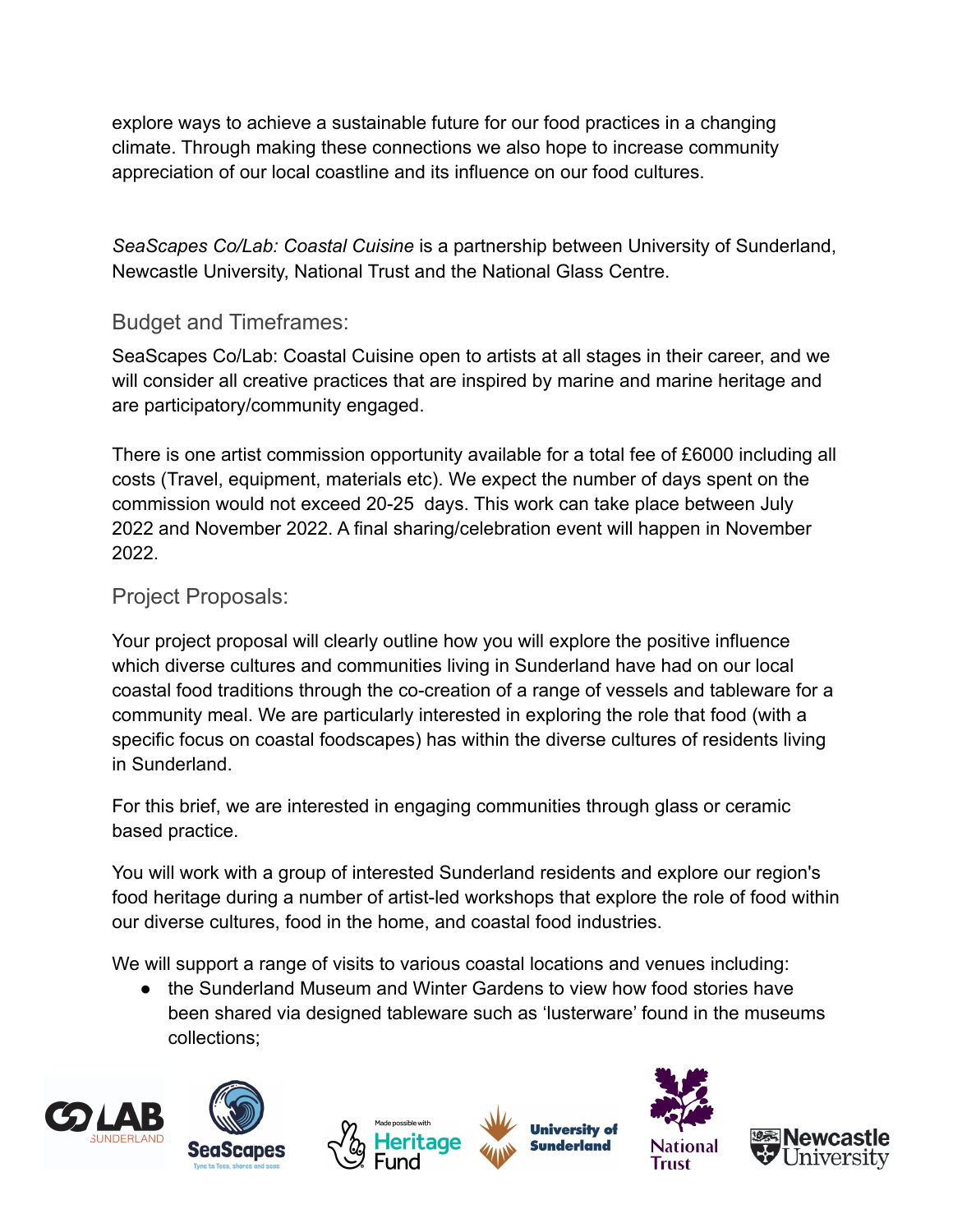• Souter Lighthouse where we can consider foods that were grown in the on-site allotments by the Lighthouse Keeper, and also have an opportunity to work with traditional coastal ingredients in the Souter Lighthouse kitchens.

The aim is that these explorations will culminate in a collective meal with a suite of celebratory tableware (vessels, plates etc) whose design has been informed by the collaborative journey exploring our Sunderland coastal foodscape.

Please outline your approach to delivery and how these participatory workshops will inform your final outcome within your proposal outline.

Criteria for success:

For this opportunity, we ask that work submitted for consideration fulfils the following criteria:

1. Is created/presented by glass/ceramic artists/creatives

2. Collaboratively explores the links between migration, our Tyne/Tees coastal foodscape heritage and the diverse communities currently living in the coastal city of Sunderland.

3. Is presented in a digital format (audio/video/image/text files)

4. Engages with communities within Sunderland through the delivery of artist-led workshops.

How to apply:

We welcome proposals (max. of 2 sides of A4 or a 4-minute video/audio file) from artists/creatives that detail:

1. Your work/experience to date with links to previous work.

2. Your response to how you will explore our diverse food based traditions through the co-creation of a range of vessels and tableware for a community meal (maximum 500 words). A summary of the idea you want to develop and share through your commission (max 250 words)

4. The format your final output will take.

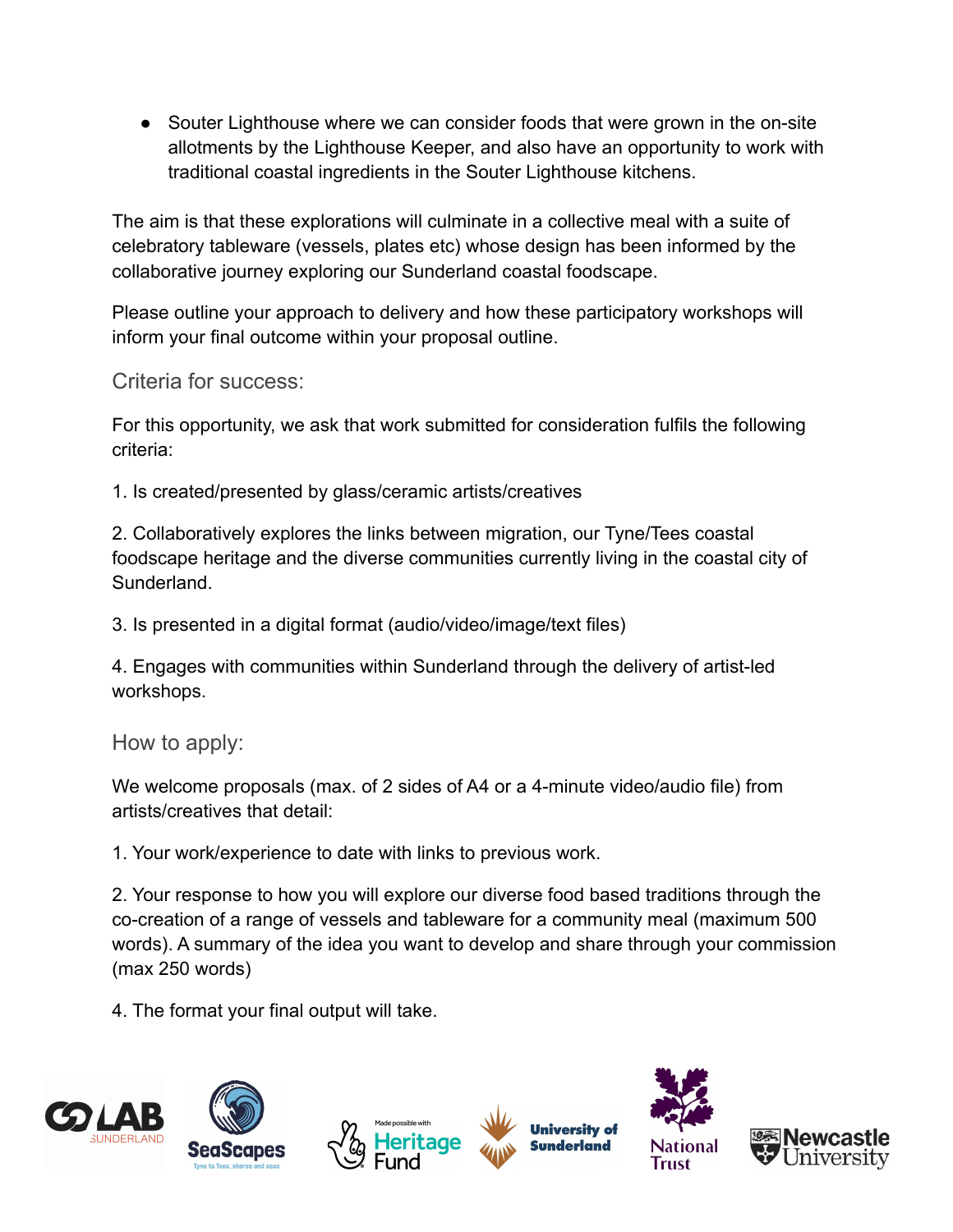5. Your approach to building partnerships and developing meaningful engagement with local SeaScapes communities in Sunderland

6. A basic budget and an outline timetable for your project assuming commencement in July 2022

## Commission Support:

The successful artist will be selected by representatives from SeaScapes Co/Lab, Newcastle University, National Trust, National Glass Centre and representatives from our Community Advisory Panel. The winning proposal will have:

- Curatorial and production support from SeaScapes Co/Lab Curator and Research Lead, Suzy O'Hara.
- Specialist Foodscapes support from the Foodscape research project in the Tyne to Tees Seascape, Maggie Roe & Suzanne Hocknall, Newcastle University.
- Ceramic/glass mentorship and support from Senior Lecturer in Architectural Glass, Cate Watkinson, National Glass Centre.
- Community quidance and feedback from our Community Advisory Group, made up of representatives from FODI (Friends of the Drop In for Asylum Seekers and Refugees), ICOS (International Community Organisation in Sunderland), African and Caribbean Association and Young Asian Voices.

SeaScapes Co/Lab curator will meet with the commissioned artist at the start of the project and at regular intervals throughout to support the creation process.

The successful applicant is invited to meet the SeaScapes Co/Lab curator and project partners on a regular basis throughout the commission period to update them on progress. The amount of sessions will be negotiated at the interview stage depending on the amount of support required.

# Project Assessment:

Applications will be short-listed against the following criteria:

- Creativity of the response: How creative and interesting is the artistic concept?
- Resources: How well does the proposal utilise and further develop the resources we have outlined?
- Depth of community engagement: Will the project facilitate meaningful community engagement with the coastal foodscape of Sunderland? How











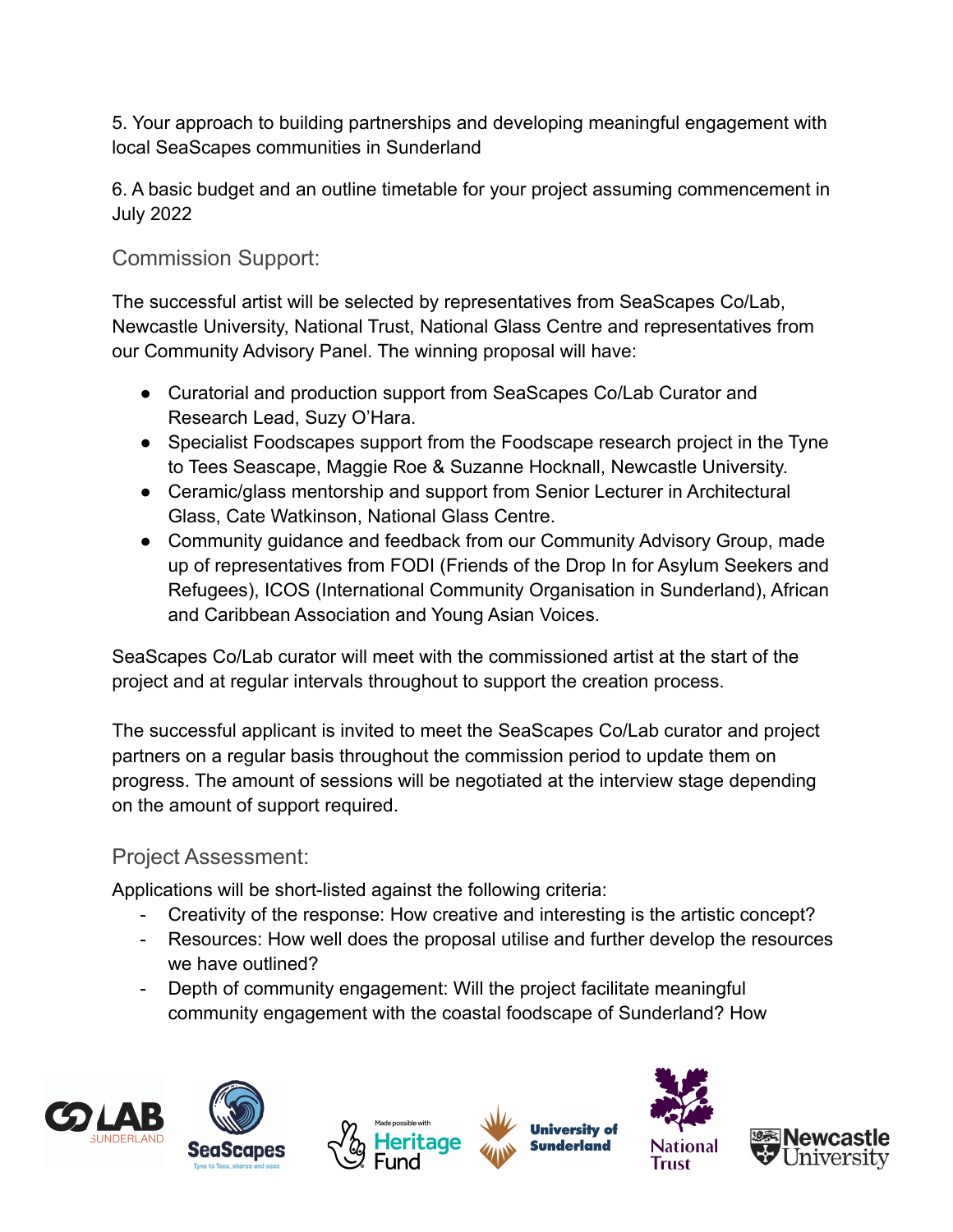integrated is community participation within the project plan? What will the legacy of this project be for the people the group works with?

Logistics: Will the project plan ensure the final outcome is produced on time and within budget?

#### IMPORTANT DATES - may be subject to change

| w/c 13 June 2022:           | Applications open               |
|-----------------------------|---------------------------------|
| 21 June 2022:               | Information and Q&A session     |
| Midday, 1 July 2022:        | <b>Applications Close</b>       |
| 5 July 2022                 | Shortlisting                    |
| 7 July 2022:                | <b>Interviews</b>               |
| 11 July - 30 November 2022: | Commission period               |
| November 2022:              | Final Sharing/Celebration event |

#### **CONTACT**

For further information please contact: Suzy O'Hara: [suzy.o'hara@sunderland.ac.uk](mailto:hara@sunderland.ac.uk)

#### Background Information

#### SeaScapes Co/Lab:

SeaScapes Co/Lab is a two year creative engagement project for SeaScapes: Tyne to Tees shores and seas. The aim of Sea Change is to connect communities with artists, researchers and the wider SeaScapes partnership to explore novel ways to deepen understanding of their relationship to their natural, cultural and industrial marine heritage through diverse artistic and creative practices.

#### SeaScapes: Tyne to Tees shores and seas

SeaScapes is a partnership of organisations across the natural, cultural and heritage sectors that have come together to better protect and celebrate the unique coastline and marine environment to six nautical miles out, between the rivers Tyne and Tees. It's also the UK's first marine Landscape Partnership scheme and is funded by the National Lottery Heritage Fund.

SeaScapes focuses on the often-overlooked Magnesian Limestone coast between the Rivers Tyne and Tees in North East England. Whilst perceptions of this coastline are blighted by its industrial past, this seascape is bound in character by unique geology, the natural environment and a shared cultural heritage. Once smothered in colliery













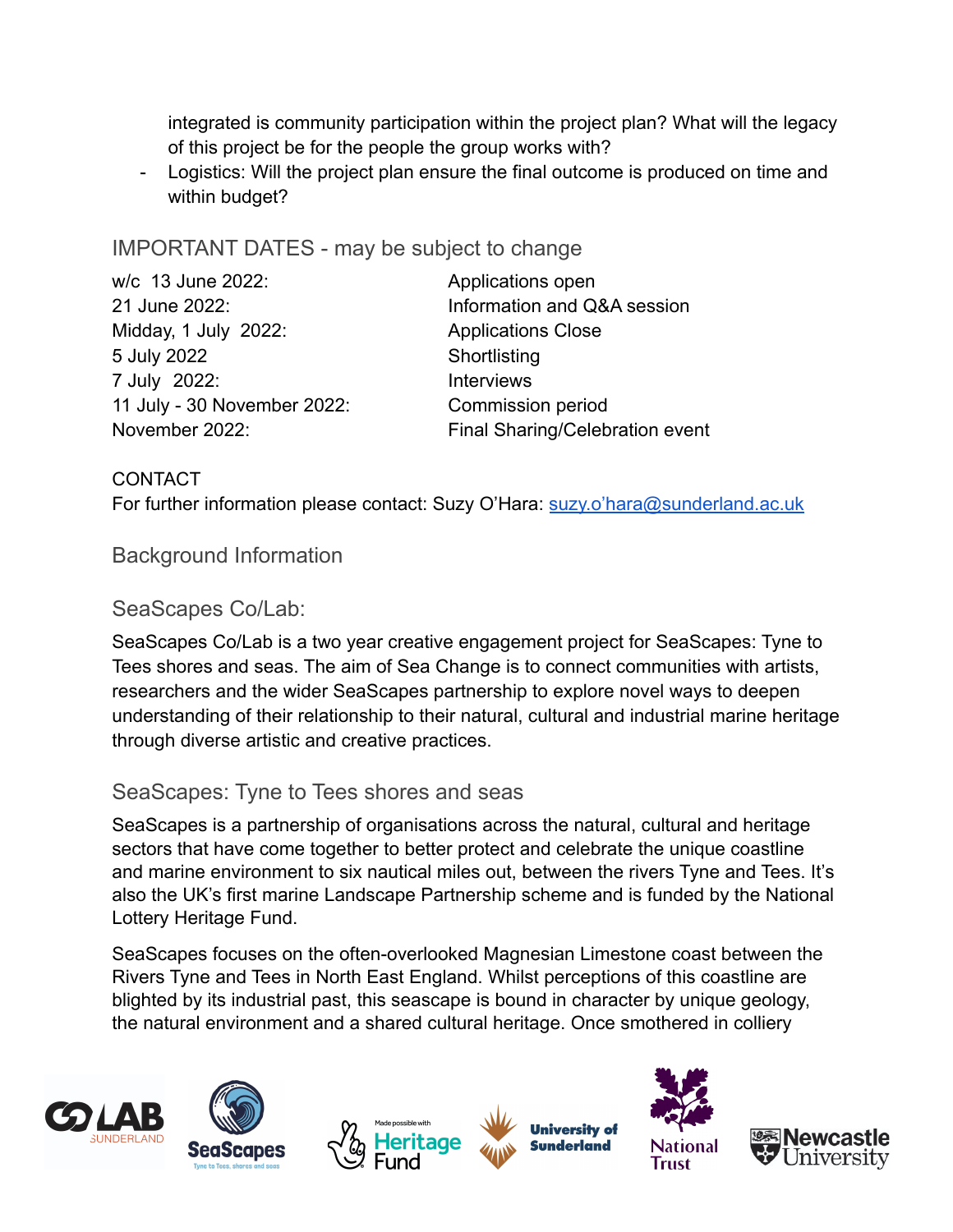spoil, this coastline has seen major regeneration over the last few decades. This has reinvigorated its seascape into life.

There is much to be celebrated across this seascape, although much of this heritage is out of sight, held only in memory or beneath the waves, just waiting to be discovered. The project will reveal this hidden history of the SeaScapes area and help to write the next exciting chapter of this unique coast and marine environment.

More information about SeaScapes programme of 23 projects can be found here: <https://exploreseascapes.co.uk/>

### SeaScapes Foodscapes, Newcastle University

This project examines sea food traditions, folklore and food heritage in the Tyne to Tees coastal area. We are engaging with local communities, stakeholders and creative practitioners through various research methods and activities. We are collecting data through review of academic and archival material, conversations and interviews, observation, mapping of features and activities and collaboration with partners to examine past present and potential futures of the marine and coastal foodscape.

### University of Sunderland Glass and Ceramics, National Glass Centre

The University of Sunderland's Glass and Ceramics area is based at the National Glass Centre which provides the infrastructure, creative environment and support for independent creativity in these areas.

Situated in a unique, contemporary glass and steel building, the National Glass Centre houses exhibition galleries, artists' studios and production facilities, a craft & design shop.

### Souter Lighthouse, National Trust

Opened in 1871 Souter remains an iconic beacon. Hooped in red and white and standing proud on the coastline midway between the Tyne and the Wear. Souter is a special place all year round and was the first lighthouse in the world designed and built to be powered by electricity.

To the north The Leas is a two and a half mile stretch of magnesian limestone cliffs, wave-cut foreshore and coastal grassland. The cliffs and rock stacks of Marsden Bay are home to nesting Kittiwakes, Fulmar, Cormorants, Shags and Guillemots. South of the lighthouse is Whitburn Coastal Park and Nature Reserve – reclaimed colliery land, now a haven for wildlife.